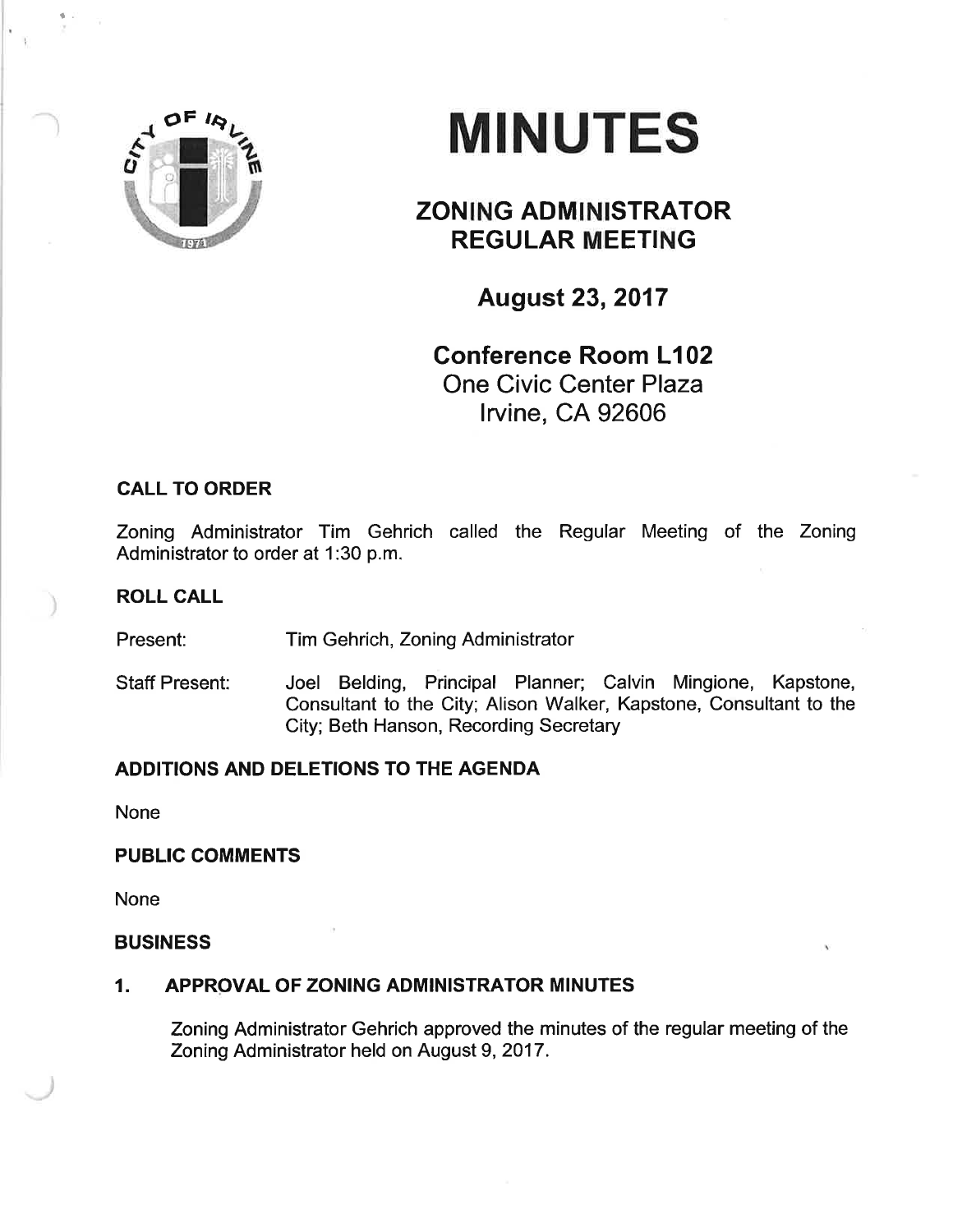#### **PUBLIC HEARINGS**

#### $2.$ SIGN PROGRAM MODIFICATION WITH ADMINISTRATIVE RELIEF FOR EDWARDS LIFESCIENCES IN IRVINE BUSINESS COMPLEX (PLANNING **AREA 36)**

Zoning Administer Gehrich opened the public hearing at 1:30 p.m.

Alison Walker, Kapstone, presented the staff report.

Ginger Shulman, representing the applicant, was available to answer any questions.

Zoning Administrator Gehrich closed the public hearing at 1:35 p.m.

Adopt RESOLUTION NO. 17-1386, A RESOLUTION OF THE ZONING ADMINISTRATOR OF THE CITY OF IRVINE, CALIFORNIA, APPROVING SIGN PROGRAM MODIFICATION 00709928-PSS WITH ADMINISTRATIVE RELIEF FOR EDWARDS LIFESCIENCES LOCATED AT 1 EDWARDS WAY IN IRVINE BUSINESS COMPLEX (PLANNING AREA 36); FILED BY LPA INC. ON **BEHALF OF EDWARDS LIFESCIENCES** 

#### SIGN PROGRAM (00713057-PSS) WITH ADMINISTRATIVE RELIEF FOR DR.  $3.$ BOYD'S PET RESORT IN THE IRVINE SPECTRUM 5 (PLANNING AREA 34)

Zoning Administrator Gehrich opened the public hearing at 1:36 p.m.

Calvin Mingione, Kapstone, presented the staff report.

Mr. Chris Kelly, AKC Services Inc. explained the reason for the additional wall sign and noted that it was only visible within the project site.

Zoning Administrator Gehrich closed the public hearing at 1:40 p.m.

Adopt RESOLUTION NO. 17-1387, A RESOLUTION OF THE ZONING ADMINISTRATOR OF THE CITY OF IRVINE, CALIFORNIA, APPROVING SIGN PROGRAM 00713057-PSS WITH ADMINISTRATIVE RELIEF FOR THE DR. BOYD'S PET RESORT, LOCATED AT 8645 RESEARCH DRIVE IN THE IRVINE SPECTRUM 5 (PLANNING AREA 34), FILED BY AKC SERVICES ON BEHALF OF THREE CROWN PROPERTIES LLC.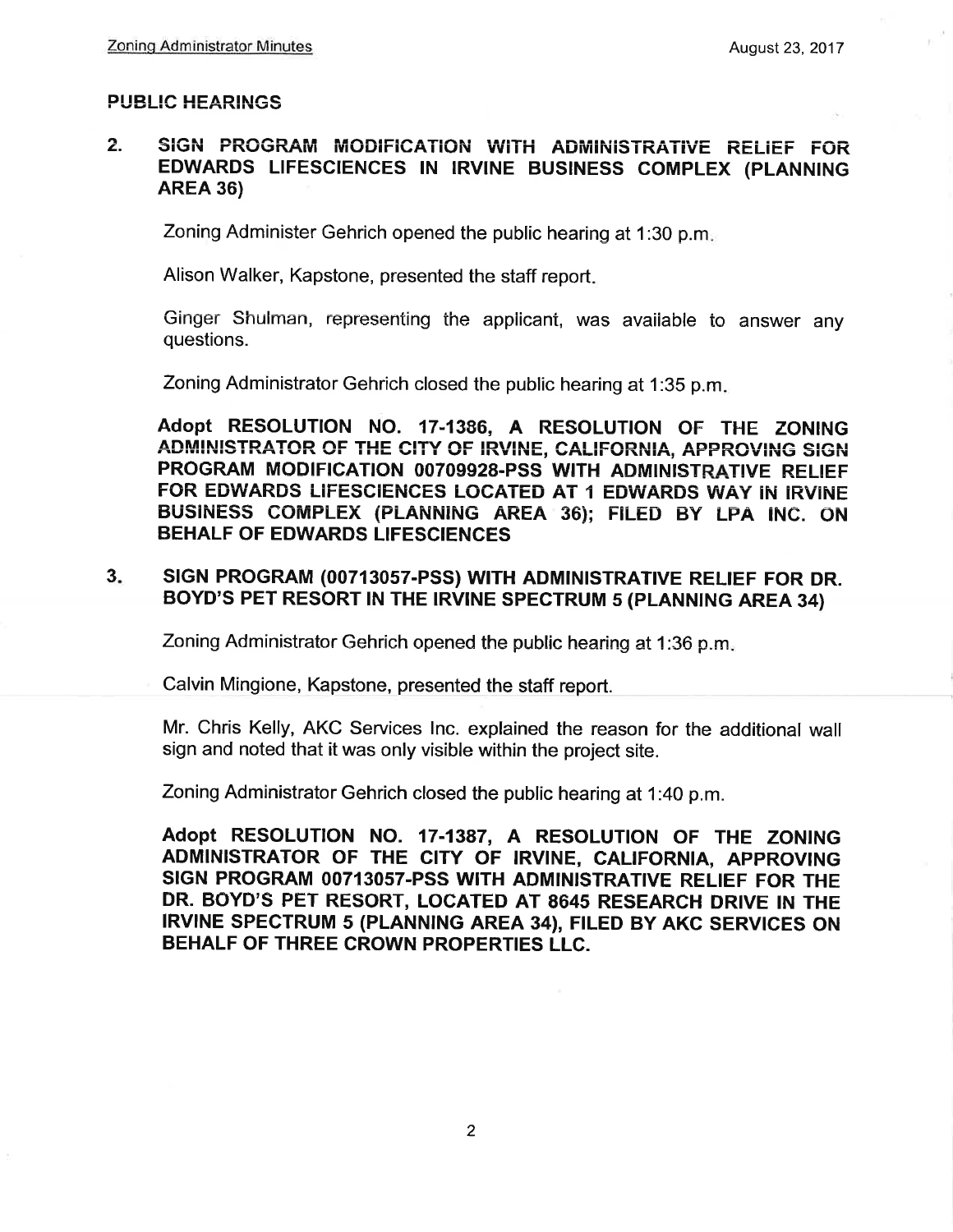#### **ADJOURNMENT**

a

Zoning Administrator Gehrich adjourned the meeting at 1:40 p.m. to the Regular Meeting on September 13,2017, at 1:30 p.m., lrvine Civic Center, Conference Room L102, One Civic Center Plaza, lryine, California.

۔<br>گ

Tim Gehrich, Zoning Administrator **Date**